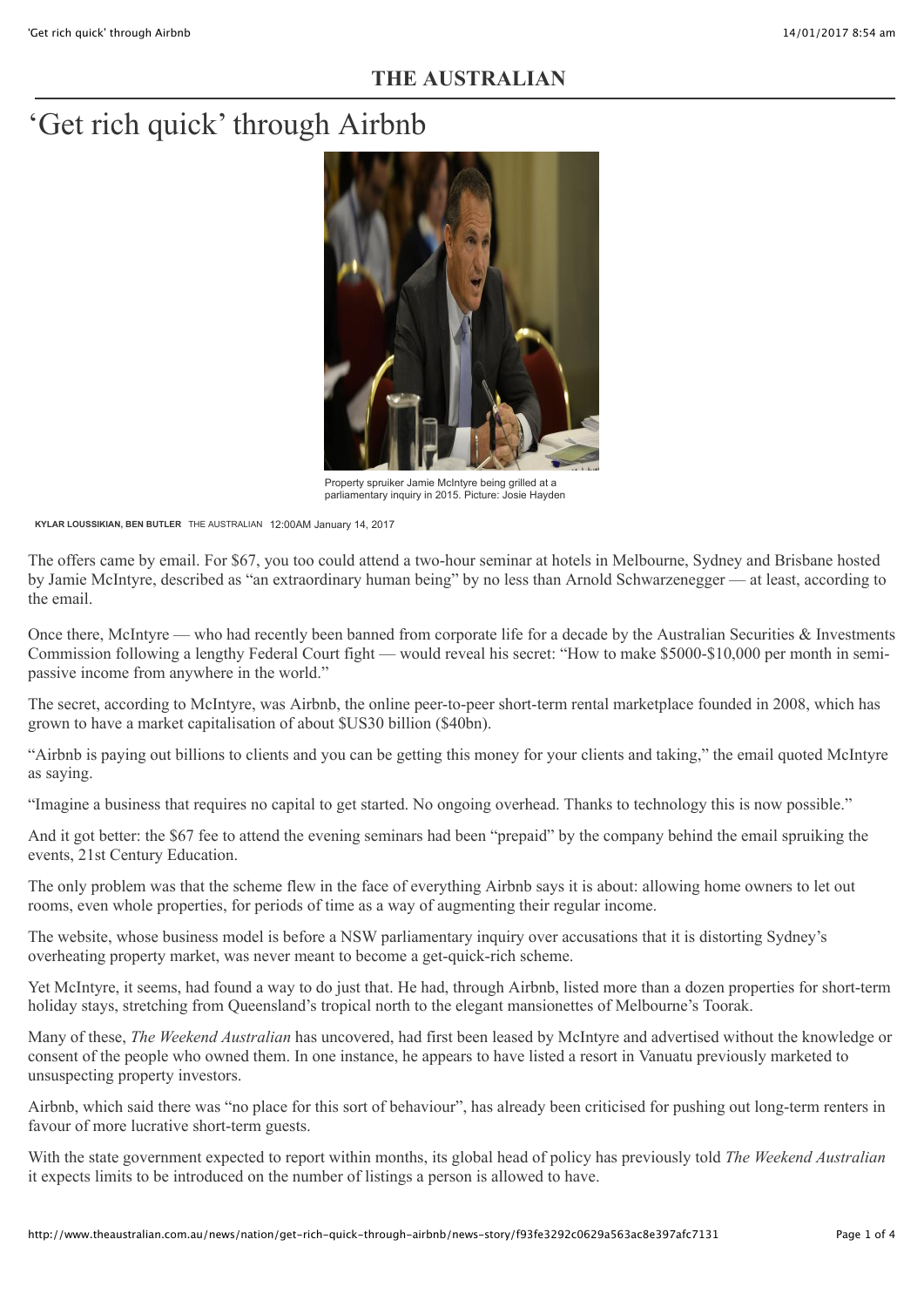"It's pretty straightforward: allow people to use their primary home however they want to use it," said Chris Lehane. "It's where they live and you're not taking housing off the market.

"And then figure out what sort of light-touch regulatory frameworks ... you want around how you want to deal with the secondary homes<sup>"</sup>

McIntyre's use of the website to build this property empire also raises questions that he is back in business despite the ASIC ban a point denied by 21st Century.

He was found last year to have been running unlicensed investment management schemes through the marketing of now mothballed land-banking projects across the country, although his "education programs" first came to the corporate regulator's attention in 2002.

At least one of the properties in the Airbnb portfolio that 21st Century lists for almost continuous short-term rental is a Gold Coast mansion owned by Isle of Capri 2 Pty Ltd, now headed by Brendan Roach.

Roach's last public outing was as an alleged associate to con artist Peter Foster, the man behind the hoax weight-loss spray Sensa-Slim, a product backed by colourful Melbourne identity Mick Gatto and his business partner, John Khoury.

In court proceedings, it emerged that Foster would rid himself of potential investors he didn't think were worth ripping off by referring them on to Roach's venture, Antiageme.

As the corporate regulator closed in on McIntyre last year, Roach took over as director of dozens of companies associated with the businessman.

Blair Harding, a business coach, now claims to be the chief executive of 21st Century and dismisses claims McIntyre is back in business or, in fact, has any employees.

"Mr McIntyre is no longer involved in the Management of Australian Companies," Harding says in an email.

"Like many people he uses an Airbnb management company to manage his Airbnb properties. He is also an educator who has educated his clients on the potential to profit from Airbnb and new emerging trends.

"Mr McIntyre no longer employs anyone in Australia due to the over-regulated nanny state environment in Australia and sham allegations made by the ASIC for political (sic) motivated reasons to try and prevent the rise of his anti-establishment political party 21st Century Australia."

Among several interconnected companies operated by Harding and Roach is the Financial Educators Association, registered to a Baileys Road address in Tallai in the Gold Coast hinterland. That property is being let through Airbnb, as is a nearby six-bedroom house in Ashmore near Surfers Paradise, for up to \$595 a night on weekends, despite the property being advertised for rent last July at \$950 a week.

The letting agents at Belay's Realty say they are not aware the property is on Airbnb and that McIntyre is leasing the house for his own use.

Another agent on the Gold Coast, who declines to be named, says an employee of McIntyre had attempted to lease a Robina property but had been knocked back.

Despite this, the house was listed on the 21st Century website until earlier this week, when questions about the listing were raised by *The Weekend Australian*.

When asked about the listing, Harding says the questions "make little to no sense or hold any relevancy".

"At the end of the day we put you on notice that we will sue you personally for stating mistruths and the facts will be released of your deceit and plain ignorance," he says.

Asked about the listing of a villa at the unfinished Blue Ocean Resort on Airbnb, Harding also claims "Airbnb management companies" will "often post properties on Airbnb to test the demand before proceeding to acquire properties".

An Airbnb spokeswoman is unable to detail how the company ensures landlords are made aware their property is being leased through the online platform, although she says "frankly, there's no place for this sort of behaviour on Airbnb".

"We proactively encourage Airbnb hosts to think carefully about their responsibilities, and encourage they seek relevant permissions from landlords, building management or government authorities before listing their home or extra space on our platform," she says.

The email advertising the seminars with McIntyre appears to offer a variety of ways to make a fortune. You can pay for McIntyre's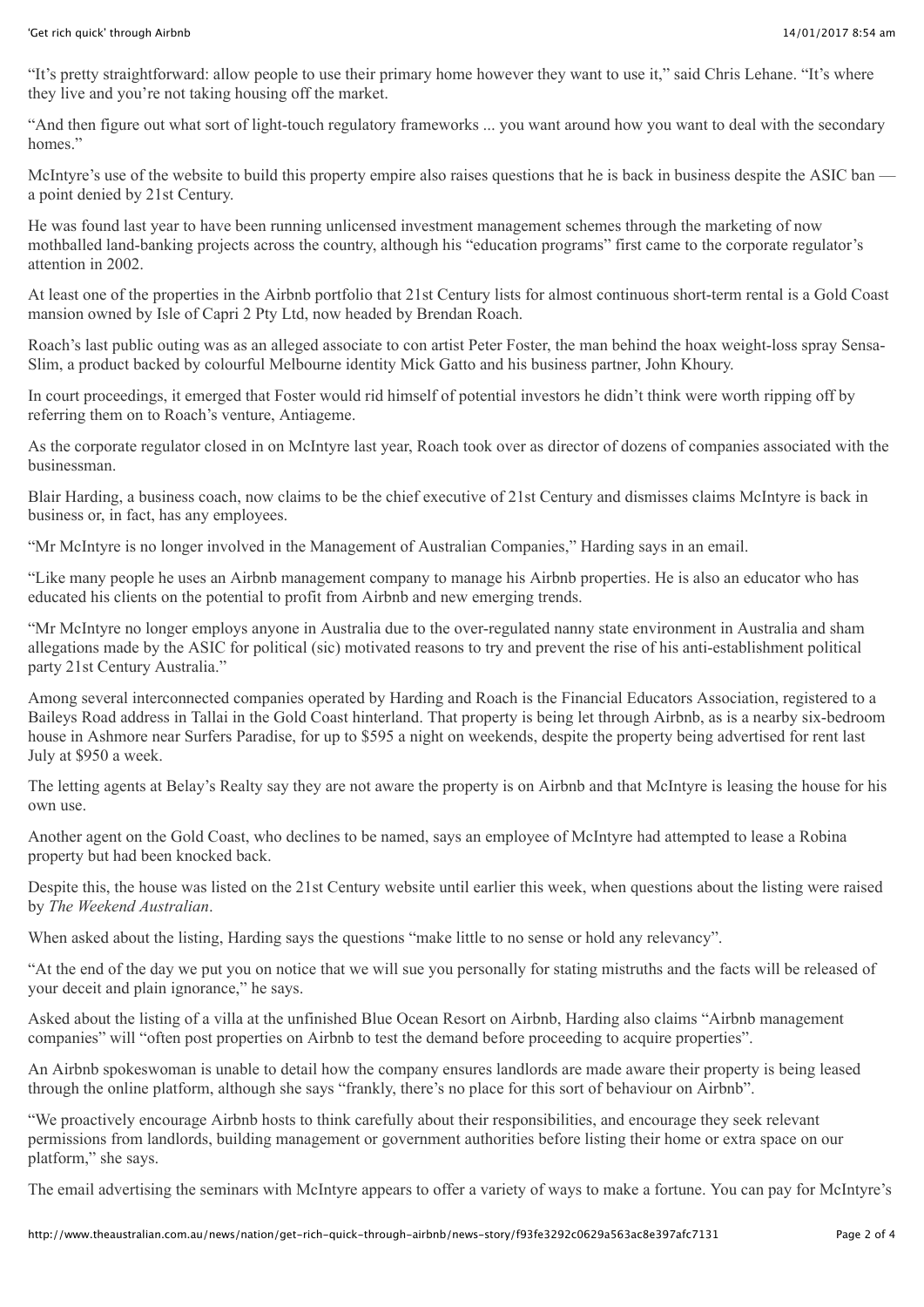#### 'Get rich quick' through Airbnb 14/01/2017 8:54 am

advice — one client who did this apparently "made over \$4000 in his first month". Or you can allow 21st Century to manage the service for you — where "we can generate you income almost instantly from accepting your home onto our system".

An ASIC spokeswoman says the regulator is "aware of Mr McIntyre's latest venture", and will continue to monitor his conduct while another investigation into his previous ventures remains under way. "The (Airbnb) service involved doesn't involve financial advice in relation to a financial product or involve the operation of a financial services business," the spokeswoman says.

#### *Additional reporting: Simon King*

Reader comments on this site are moderated before publication to promote lively and civil debate. We encourage your comments but submitting one does not guarantee publication. We publish hundreds of comments daily, and if a comment is rejected it is likely because it does not meet with our comment guidelines, which you can [read here.](http://www.theaustralian.com.au/help#comment_not_published) No correspondence will be entered into if a comment is declined.

### FROM THE HOMEPAGE

#### **PM** unveils crackdown on expenses ♦



SID MAHER, ROSIE LEWIS Malcolm Turnbull has unveiled the biggest shake-up to parliamentary entitlements in a generation.

#### **[President with no precedent](http://www.theaustralian.com.au/news/inquirer/an-unprecedented-president-world-awaits-donald-trump/news-story/b4548edab9e7ab29cb5baebcd50d404b)**



In one week, Trump will become the 45th US president and much of the world will take a plunge into the unknown.

#### **['Get rich quick' through Airbnb](http://www.theaustralian.com.au/news/nation/get-rich-quick-through-airbnb/news-story/f93fe3292c0629a563ac8e397afc7131)** J

JAMES CURRAN

KYLAR LOUSSIKIAN, BEN BUTLER

The offers came by email. For \$67, you too could attend a two-hour seminar at hotels hosted by Jamie McIntyre.

#### **PM** wrong to abandon tax reform ♦



TONY ABBOTT Trump becoming president is opportunity for the government not just to talk about agility but actually to be agile.

#### **[Open trade is the road forward](http://www.theaustralian.com.au/news/inquirer/shinzo-abes-visit-will-strengthen-australias-ties-with-japan/news-story/cd5cd6364922fd0696a6e132b11d8e5c) ♦**



MALCOLM TURNBULL Shinzo Abe's visit to Australia can be expected to deepen a long and fruitful friendship. We have much to discuss.



## START ENJOYING YOUR MEMBER BENEFITS THE AUSTRALIAN<sup>4</sup> plus EXPLORE NOW

A NOTE ABOUT RELEVANT ADVERTISING: We collect information about the content (including ads) you use across this site and use it to make both advertising and content more [relevant to you on our network and other sites. This is also known as Online Behavioural Advertising. You can](http://www.newscorpaustraliaprivacy.com/) **find out more about our policy and your choices, including how to opt-out here**

 $\triangle$  [Back to top](http://www.theaustralian.com.au/news/nation/get-rich-quick-through-airbnb/news-story/f93fe3292c0629a563ac8e397afc7131#)